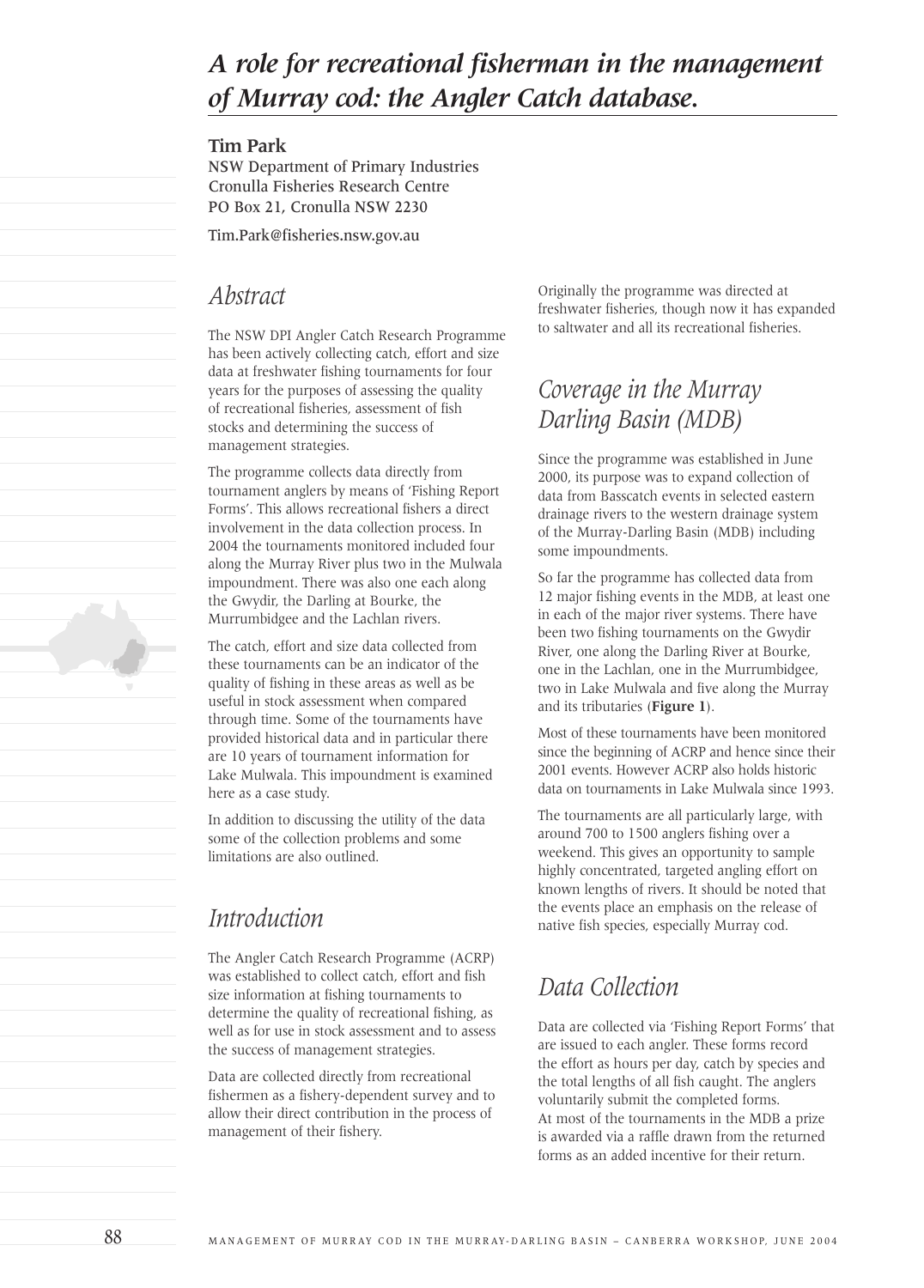

Figure 1. Map showing NSW towns hosting fishing tournaments sampled by ACRP in the Murray-Darling Basin.

The amount of data received by ACRP from fishing tournaments varies with the number of anglers competing and the response by anglers in providing the voluntary data; as many as 796 Fishing Report Form returns have been received from an event (the Tocumwal Classic, 2002). The coverage rates of anglers varies greatly and is dependent on many factors. The two tournaments in Lake Mulwala return 100% of the angler's Fishing Report Forms while some tournaments in the MDB return about 50% of the forms.

The species composition of the catches is easily drawn from the data. Trends in the proportion of the recreational catch of native species or introduced pest species are an indicator of the changes in the 'health' of the waterway's ecosystem. There is considerable difference in the proportion of the catch of important species such as Murray cod and carp among the different tournaments in the major waterways of the MDB.

Tournaments provide intensive fishing effort along a known length of waterway and this effort is repeated annually. This provides important catch rate information that can be compared across a time series of an annual tournament. In addition, the five tournaments monitored by ACRP along the Murray River occur within a two-month period each year and in sequence from east to west. This sequence provides an intensive survey of the recreational fish of the Murray River between Mulwala and Echuca, annually.

Anglers are provided with vinyl measuring tapes and asked to measure all fish caught including those released. This size-structure information is important in stock assessment, particularly as an indicator of recruitment of endemic species such as Murray cod.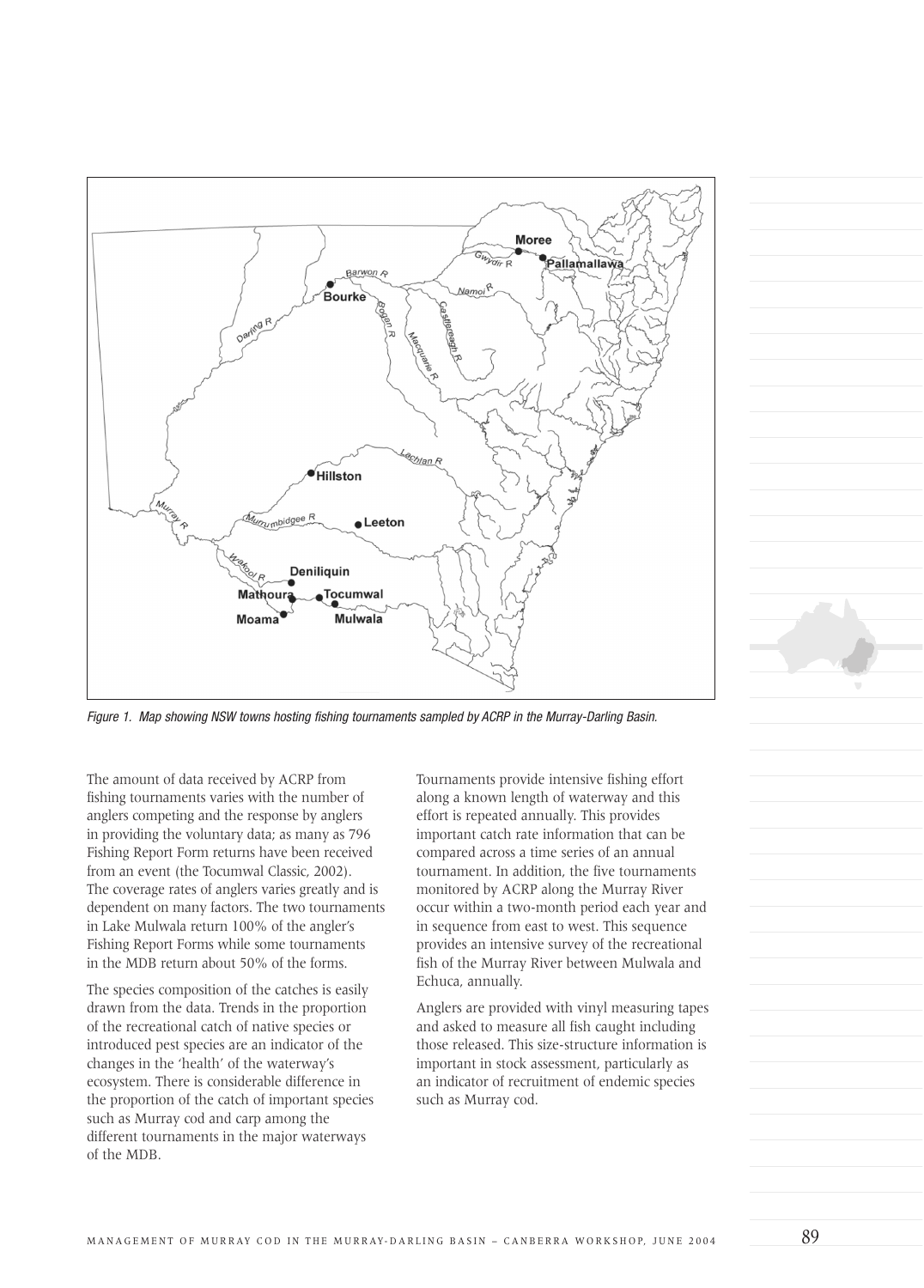### *Case Study: Lake Mulwala*

Lake Mulwala is used as an example as there are two annual fishing events with a long and consistent time series in the lake. These events are the 'Mulwala Classic' and the 'Freshwater Fishing Masters'. ACRP has collected data from the 'Classic' since 1993 and from the 'Masters' since 1995. The Fishing Report Form returns from the 'Classic' are around 250 per year and from the 'Masters' around 150 per year, both tournaments having 100% returns of forms.

In both these tournaments the proportion of Murray cod reported in the catch is very high, around 90%. This proportion is much higher than elsewhere along the Murray, though the fishing in the lake is targeted at Murray cod.

The catch per unit effort of Murray cod in these tournaments averages between 1.5 – 2.5 cod per angler day (**Figure 2**). In the ten years of data displayed there appears to be two five-year cycles. Average CPUE peaked at 2 cod per angler day in 1994 after which it decreased to about 1.6 cod per angler day in 1998. The catch rate increased in 1999 to about 2.5 per angler day after which it declined steadily to 1.7 in 2003.

Murray cod caught at the tournaments in Lake Mulwala averaged in most years around 460-500 mm total length (**Figure 3**). There was some variation in average size though no obvious overall trend. There is some correlation in the later years, with those years with smaller average sized fish corresponding somewhat to the years of higher catch rates. Size frequency plots of the reported catches by anglers do suggest there are pulses of recruitment in Lake Mulwala (**Figure 4**). This is important as the lake is not stocked and indicates a self-sustaining population.



Figure 2. The mean catch rate as number of Murray cod reported per angler day for tournaments in Lake Mulwala from ACRP data. Standard errors are also shown.



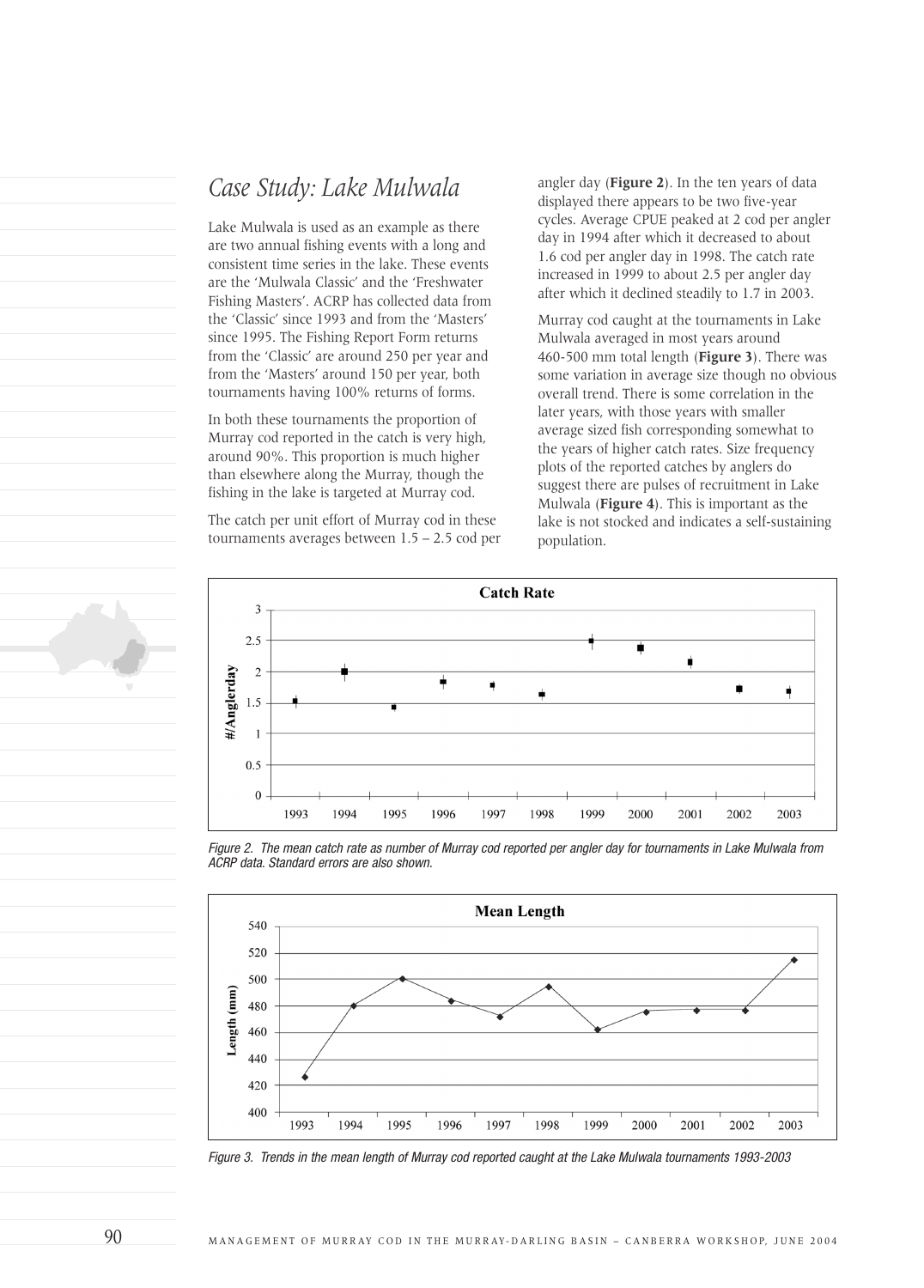

Figure 4. Length frequency histograms of Murray cod reported by tournament anglers in Lake Mulwala for the years

# *Benefits of Tournament Monitoring*

Tournament monitoring collects data directly from anglers in a competitive (targeted effort) situation. Because of the nature and number of freshwater tournaments in NSW, ACRP is able to cover broad-scale (state-wide) as well as intensive (e.g. along the Murray River) fishing activity on recreationally important species. Tournaments also provide highly targeted fishing effort in a defined section of waterway.

The methodology is useful for collecting species composition, catch rate and size information on recreationally important species especially in Western Drainage areas where other sources of this information are limited.

The tournaments promote catch and release fishing; this is to reduce the impact on susceptible endemic species such as Murray cod. A hooking mortality study would help verify this.

The collection of data is relatively inexpensive since anglers voluntarily provide data. NSW Fishcare Volunteers are also utilised to help promote the programme and collect data.

Collecting fishing data from tournament anglers allows direct involvement by the angling community. By directly contributing